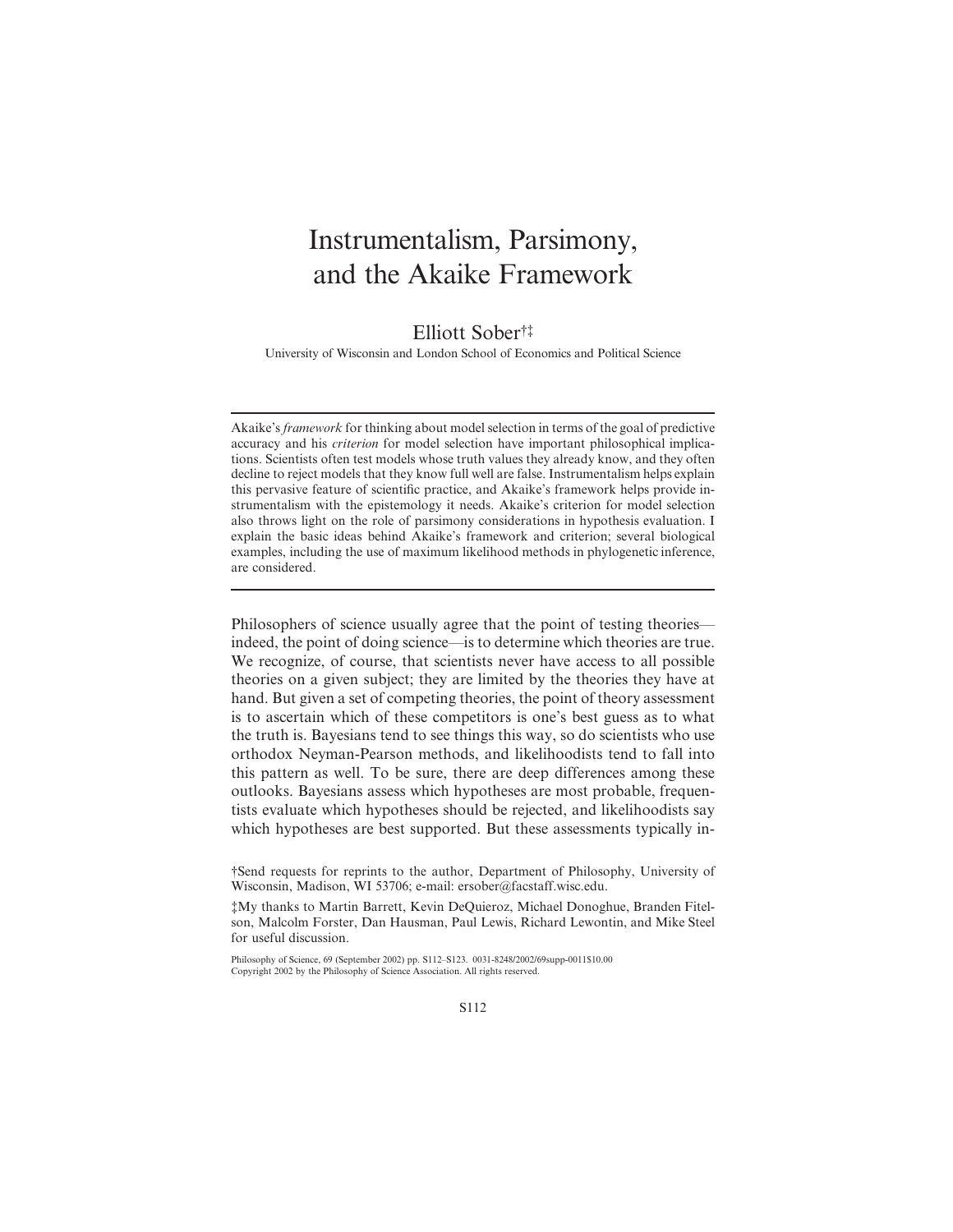voke the concept of truth; the question is which hypotheses are most probably *true,* or should be rejected as *false,* or are most likely to be *true.*

This obsession with truth also finds expression in the debate between realism and empiricism. Realism says that the goal of science is to discover which theories are true; empiricism maintains that the goal is to discover which theories are empirically adequate (Van Fraassen 1980). A theory is empirically adequate if what it says about observables is true. Realists think that theories should be assessed by considering the truth values of everything they say, while empiricists hold that theories should be assessed by considering the truth values of part of what they say. In both cases, truth is the property that matters.

An older tradition, now not much in evidence in these post-positivist times, holds that the point of science is to provide accurate predictions, not to tell us which theories are true. This is *instrumentalism,* stripped of the defective philosophy of language that led instrumentalists to deny that theories have truth values (Morgenbesser 1960). Ernest Nagel (1979) is often taken to have punctured the instrumentalist balloon with his suggestion that the difference between instrumentalism and realism is nonsubstantive; if true theories are the ones that maximize predictive accuracy, then the goal of seeking predictive accuracy and the goal of seeking truth come to the same thing.

With the demise of positivism and the ascendancy of realism, why even consider instrumentalism? The reason the case needs to be reopened has two parts. First, there are aspects of scientific practice that don't make sense on the model of science as the quest for truth. And second, there is an alternative framework for understanding scientific inference, one that is used increasingly by scientists themselves, which says that the goal of theory evaluation is to estimate predictive accuracy. It turns out in this framework that a true theory can be *less* predictively accurate than a false one. Nagel's suggestion that truth and predictive accuracy always coincide is not correct.

The simple but pervasive fact about scientific practice is that scientists often test hypotheses that they know full well are false and they often refuse to reject such hypotheses in the light of evidence. Consider, for example, the simple statistical problem of deciding whether two large populations of corn plants have the same mean heights. Where  $u_1$  and  $u_2$  are the two means, the two hypotheses to consider are

$$
(Null) u_1 = u_2
$$

(Diff) 
$$
u_1 \neq u_2
$$

Surely no scientist could or should believe that these populations have exactly the same average heights. Yet, this and similar hypotheses are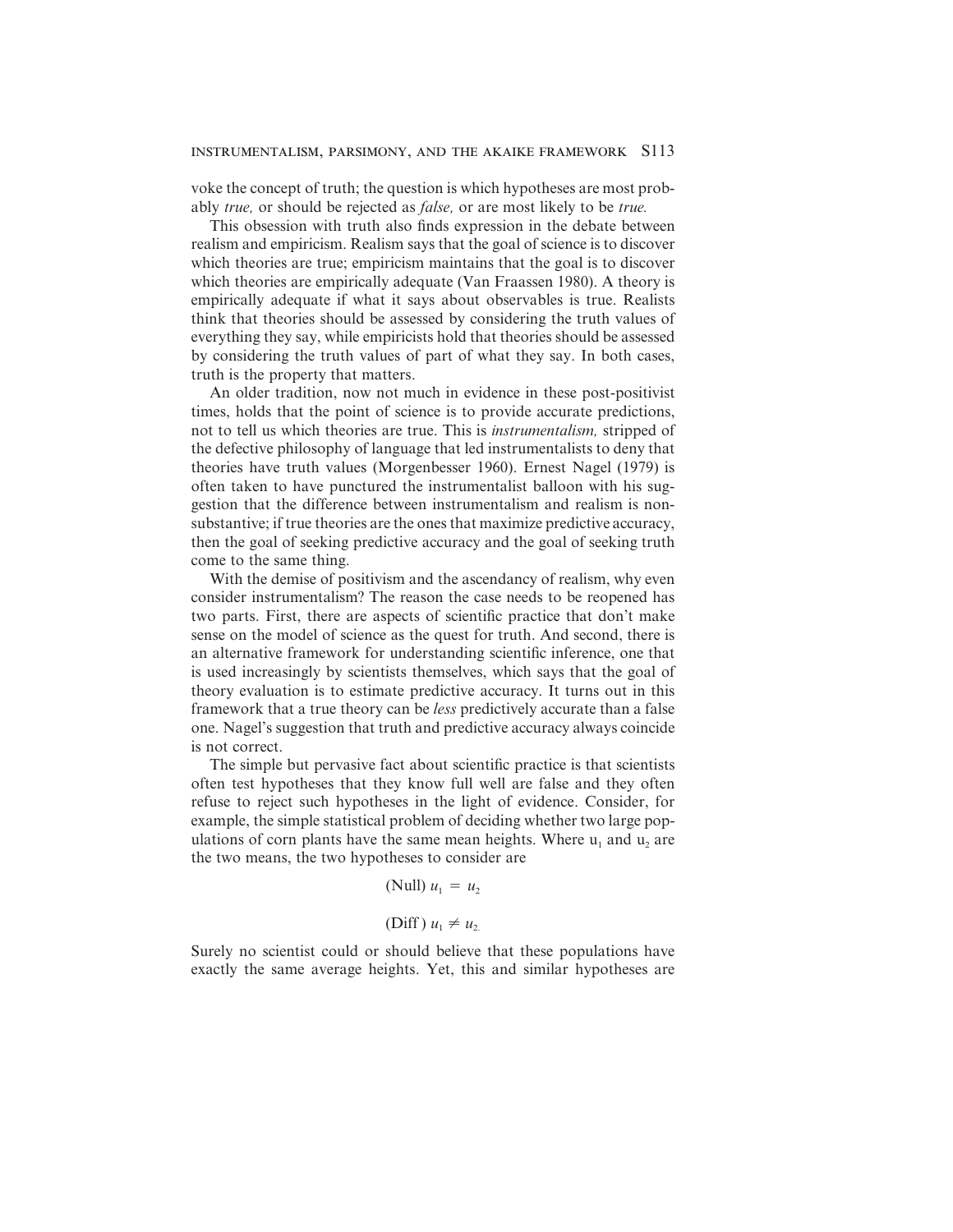#### S114 ELLIOTT SOBER

tested every day and sometimes the conclusion is drawn that one should not reject the null hypothesis. Scientists must be crazy if this assessment concerns what is true. But if their goal is to assess which model is more predictively accurate, there may be method in this madness (Sober 1998; Forster 2000a).

My next example (for others, see Yoccuz 1991; Johnson 1995; Burnham and Anderson 1998) concerns hypotheses about a "molecular clock." Consider two lineages that stem from a common ancestor and connect to contemporary descendant species B and C. There are millions of nucleotides in the DNA of the organisms in these two lineages. Let  $b =$  the rate of nucleotide substitution in the lineage leading to B, and  $c =$  the rate of substitution in the lineage leading to C. The clock hypothesis is expressed by the first of the following two hypotheses (Felsenstein 1983):

(Constrained)  $b = c$ 

(Unconstrained)  $b = c$  or  $b \neq c$ .

The constrained model entails the unconstrained model, but not conversely. I think we know, before any data are gathered, that the constrained model is almost certainly false and that the unconstrained model must be true; the latter is, after all, a tautology. Furthermore, we know that if we gather data, our observations will not dislodge this two-part verdict. Yet, scientists go to the trouble of gathering data, and when they run statistical tests, they sometimes decline to reject the clock hypothesis. The puzzlement is why scientists bother to run these tests in the first place, if the goal is to discover which models are true. Does science, like poetry, demand the willing suspension of disbelief?

These peculiar practices start to make sense in the light of an inferential framework developed by the Japanese statistician H. Akaike (1973) and his school (Sakamoto et al. 1986) for thinking about how models are used to make predictions.<sup>1</sup> Models, first of all, are statements that contain adjustable parameters. They are disjunctions, often infinite disjunctions, over all the different parameter values that are consistent with the constraints the model specifies. If models are disjunctive in this way, how can they be used to make predictions? The answer is that one estimates the values of parameters by finding the parameter values that maximize the probability of the data—i.e., the values that have *maximum likelihood.* In the case of (Null) and (Diff ), suppose one samples from each population and finds that the

<sup>1.</sup> Perhaps the simple explanation of why scientists behave in the peculiar way I have described is that they accept frequentist statistics. This raises two questions: Is the frequentist approach sound? Does frequentism have instrumentalist commitments? Space does not permit me to pursue either question here.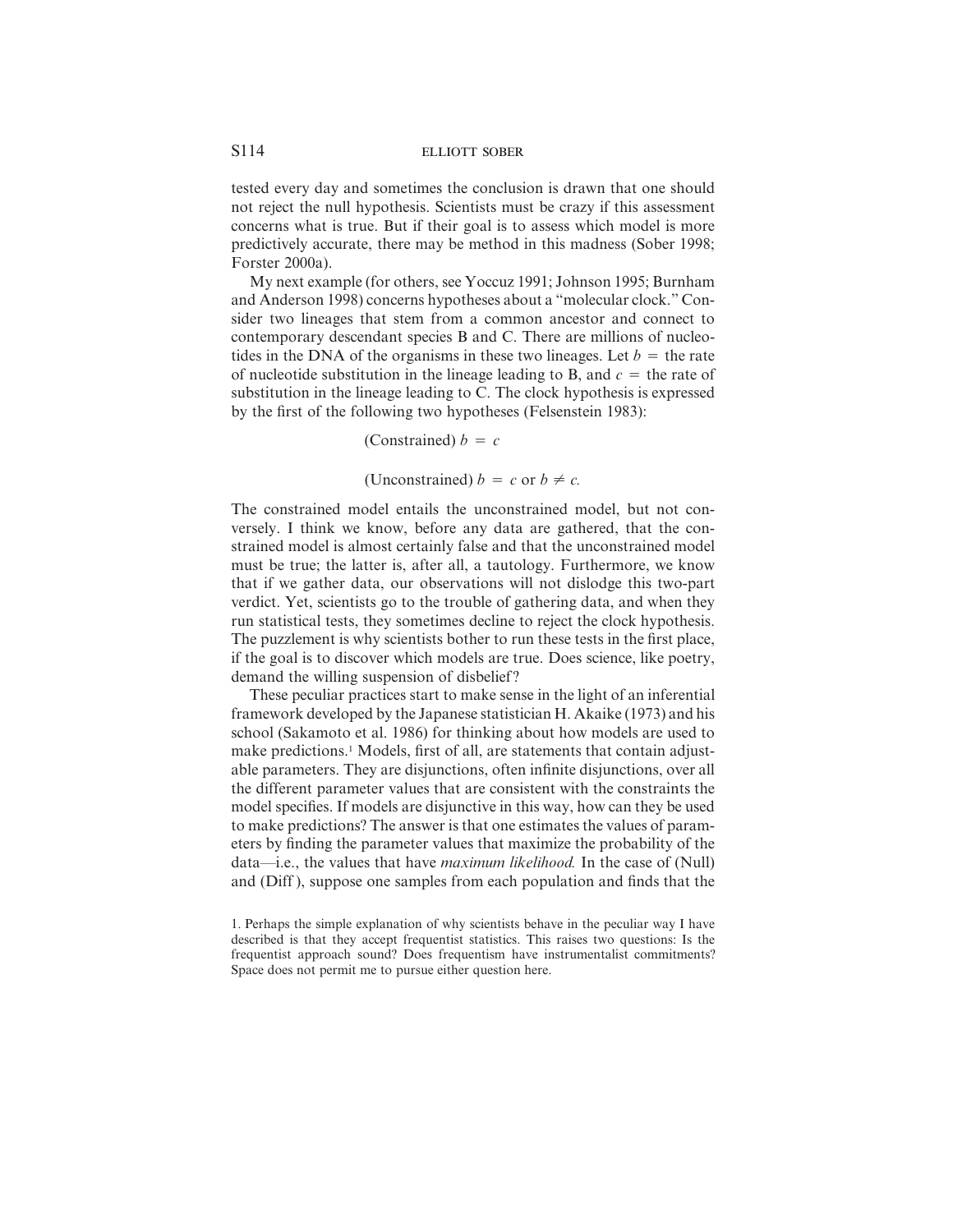mean height in the first sample is 62 inches and the mean height in the second is 64 inches. If so, the likeliest members of (Null) and (Diff ) are:

L(Null)  $u_1 = u_2 = 63$  inches

L(Diff)  $u_1 = 62$  inches;  $u_2 = 64$  inches.

L(Diff ) fits the data better than L(Null) does. However, the goal is not to fit old data, but to predict new data. The question is how well L(Null) and L(Diff ) will do in predicting new data drawn from the same two populations. It is perfectly possible that L(Null) will predict new data better than L(Diff ), even though (Null) is false and (Diff ) is true.

The concept of predictive accuracy describes a two-step process. One uses old data to find the most likely member of each model; then one uses those likeliest members to predict new data:



Imagine repeating this process again and again. The predictive accuracy of a model is its *average* performance in this iterated task. Predictive accuracy is a mathematical expectation.

Akaike not only articulated a *framework* in which predictive accuracy is the goal of inference; in addition, he provided a *methodology* for estimating a model's predictive accuracy. Given the data at hand, how is one to estimate how well a model will do in predicting new data—data that one does not yet have? Akaike's criterion for model selection is expressed by a theorem he proved.<sup>2</sup>

An unbiased estimate of the predictive accuracy of model  $M \approx log$ - $Pr[Data | L(M)] - k$ .

The probability that  $L(M)$  confers on the data is relevant to assessing M's predictive accuracy, but it is not the only consideration. The other factor that matters is *k,* the number of adjustable parameters the model

2. Forster and Sober (1994) describe Akaike's estimated predictive accuracy as a quantity *per datum,* and so divided the right side of this equation by N, the number of data.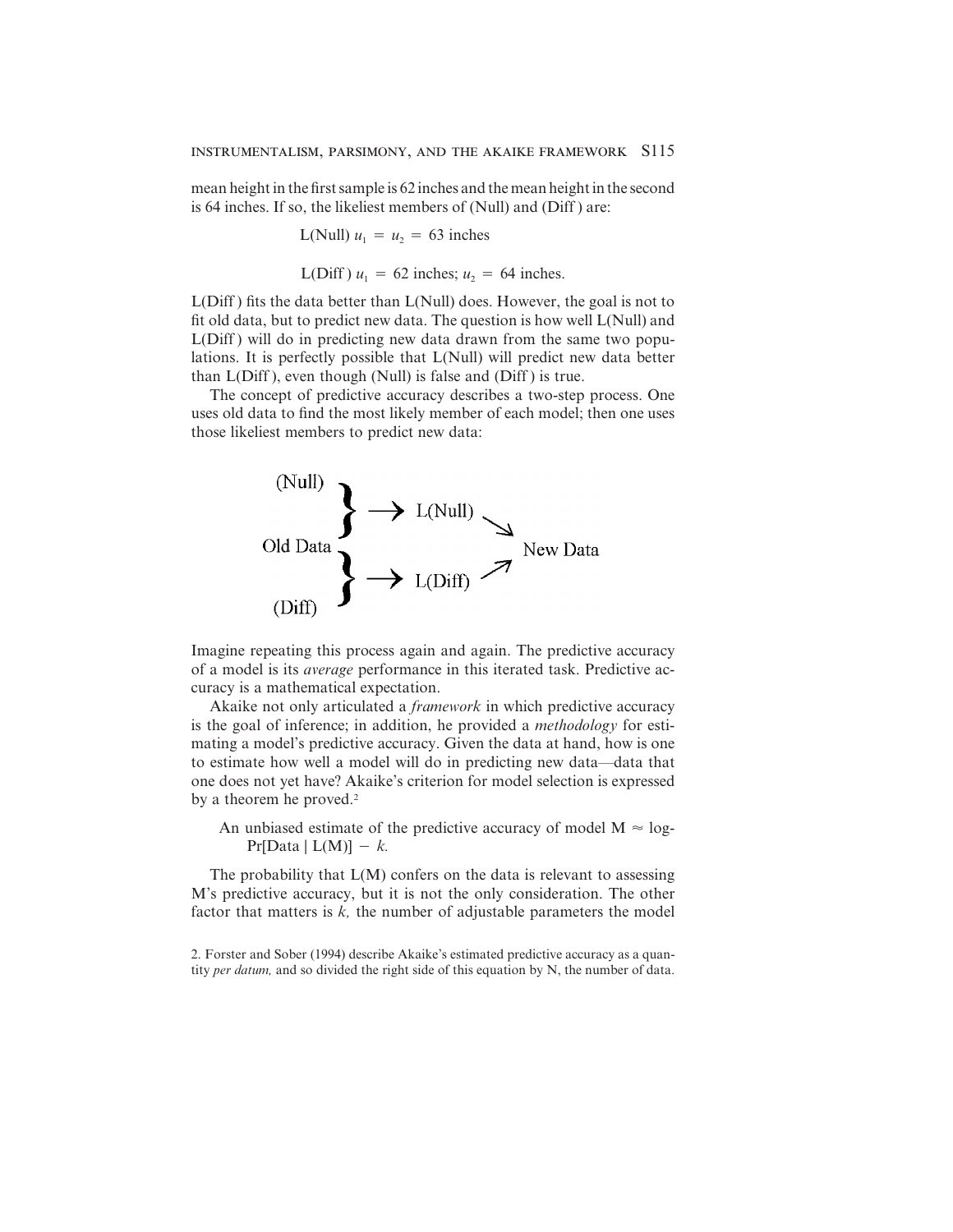## S116 ELLIOTT SOBER

contains. Akaike's theorem imposes a penalty for complexity. In the examples we have considered, it is inevitable that L(Null) will have a lower likelihood than  $L(Diff)$  and  $L(Constrained)$  will be less likely than L(Unconstrained). However, it also is true that (Null) is simpler than (Diff ) and that (Constrained) is simpler than (Unconstrained). Likelihood and simplicity are in conflict; Akaike's theorem shows how each contributes to estimating a model's predictive accuracy. If two models fit the existing data about equally well, then the simpler model can be expected to do a better job predicting new data. For the more complex model to receive the higher AIC (Akaike information criterion) score, it must fit the data *a lot* better, not just *modestly* better. Akaike's theorem quantifies this trade-off—it describes how much of a gain in likelihood there must be to off-set a given loss in simplicity. Just as Akaike's framework breathes new life into instrumentalism, his theorem provides powerful insights into the relevance of parsimony considerations in many inference problems (Forster and Sober 1994).

Akaike's theorem is a theorem, so we should note the assumptions that go into its proof. First, in his definition of predictive accuracy, Akaike defines the distance between a fitted model and the truth by using the Kullback-Leibler distance. Second, he assumes that the new data will be drawn from the same underlying reality that generated the old (this has two parts—that the true function that connects independent to dependent variables is the same across data sets, and that the distribution that determines how the values of independent variables are selected is also the same); this might be termed a Humean "uniformity of nature" assumption (Forster and Sober 1994). And third, Akaike makes a normality assumption; roughly, this is the idea that repeated estimates of each parameter are normally distributed. In the model selection literature, there is discussion of other distance measures, such as mean-squared error and Kolmogorov's absolute difference measure (Linhart and Zucchini 1986; McQuarrie and Tsai 1998). It also turns out to matter whether one's data set is small or large. These are two reasons why model selection criteria other than Akaike's have attracted attention (see also Burnham and Anderson 1998). Proposed criteria differ in terms of the penalty imposed for complexity, but it is not controversial that high likelihood of the fitted model is good news and that complexity is bad.<sup>3</sup>

3. Not only can AIC be compared with other criteria that have been defended as methods for maximizing predictive accuracy; in addition, one can assess methods that have been developed for quite other reasons by seeing how well they do in prediction problems. Two examples are BIC, the Bayesian information criterion of Schwarz (1978), and Neyman-Pearson likelihood ratio tests. BIC was developed as a method for assessing the average likelihood of a model; it proposes a criterion that gives more weight to simplicity than AIC does. Similarly, when the likelihood ratio test is applied to nested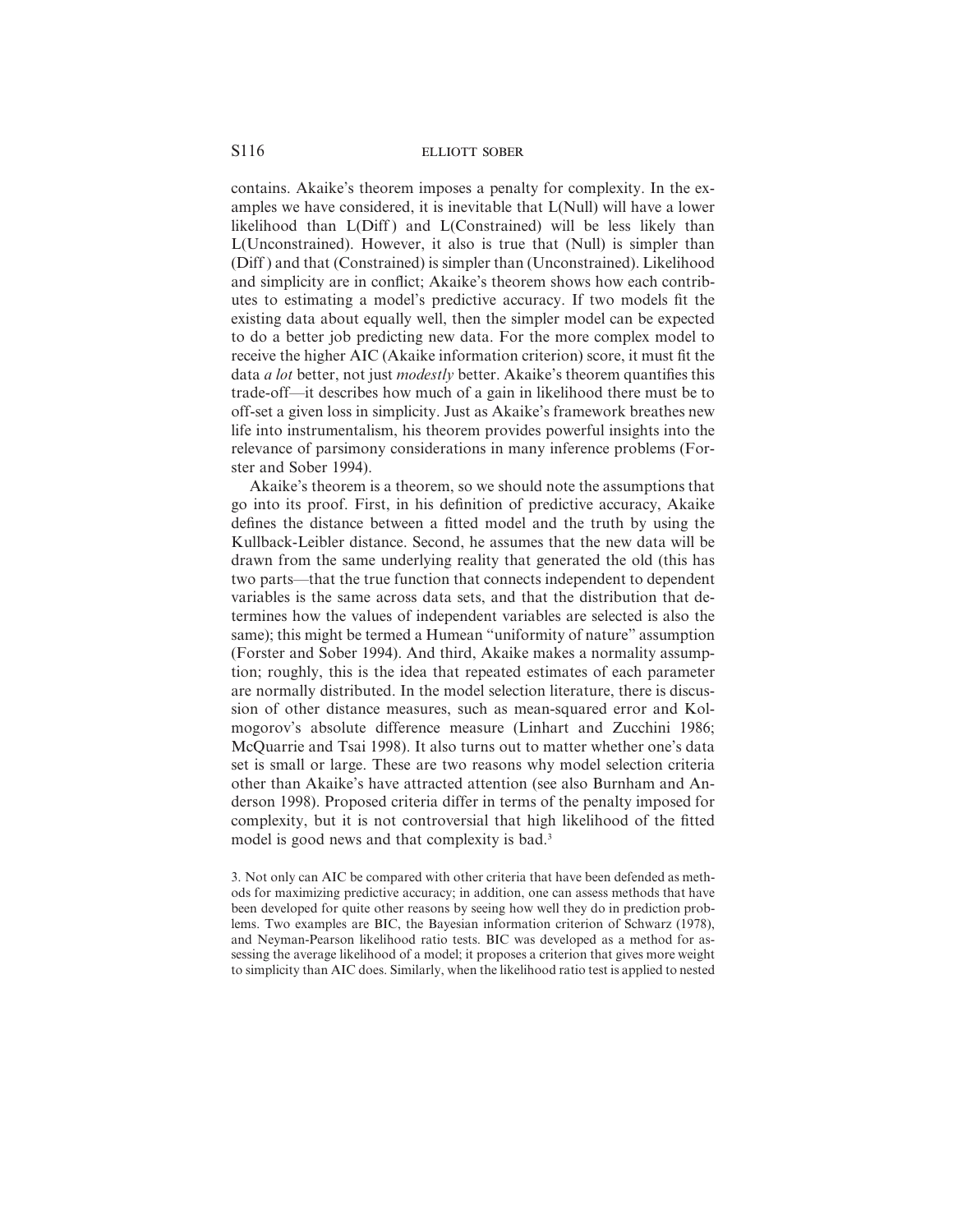## INSTRUMENTALISM, PARSIMONY, AND THE AKAIKE FRAMEWORK S117

The uniformity of nature and normality assumptions that go into the proof of Akaike's theorem are empirical claims about the prediction problem at hand. This has important implications for the question of whether simplicity is a "super-empirical virtue." Although it is clear that simplicity is a separate consideration in model selection from fit to data, the justification provided by Akaike's theorem for using simplicity depends on empirical assumptions. Simplicity is therefore an empirical consideration. This is good news for empiricism, since empiricists have had a hard time reconciling their epistemology with the role that simplicity evidently plays in scientific inference, and sometimes have gone so far as to claim that simplicity considerations are merely pragmatic (e.g., Van Fraassen 1980).

With this sketch of Akaike's criterion added to the previous sketch of the Akaike framework, we can fine-tune our claim concerning instrumentalism and realism. These philosophies are usually understood *globally;* the goal of inference is *always* to find theories that make accurate predictions, or the goal is *always* to find theories that are true. Akaike's framework and theorem show that each must be reformulated *locally.* The assessment of models containing *adjustable* parameters conforms to instrumentalism. But the assessment of fitted models, all of whose parameters have been *adjusted,* can be construed realistically. The data may lead us to judge that (Null) is a better predictor than (Diff ), even though we know that (Null) is false and (Diff) is true, $4$  but, if so, we also will judge that L(Null) is closer to the truth (in the sense of Kullback-Leibler distance) than L(Diff ). The operative slogan is: *instrumentalism for models, realism for fitted models.*<sup>5</sup> Notice that the realism that pertains to fitted models does not mean that one regards them as true (surely one knows that they are not).

Akaike's criterion allows one to compare both nested and non-nested models. To explain what this means, I will describe some of the models that Burnham and Anderson (1998, 110–114) consider as explanations of

models (with 1 degree of freedom), it too embodies a policy that gives more weight to simplicity than AIC does (Forster 2000b).

<sup>4.</sup> If (Diff ) is true, then there exists a member of (Diff )—call it T(Diff )—that is true. If only one knew the identity of T(Diff ), one could use that hypothesis to predict new data, and no other assignment of parameter values, to either (Null) or (Diff ), will yield more accurate predictions. In this sense, Nagel was right to suggest that the truth is the best predictor. But what is true of the members of (Null) and (Diff ) is not true of those models themselves.

<sup>5.</sup> Can a realist adopt the ecumenical view that *one* of the aims of science is predictive accuracy and, therefore, Akaike's framework and criterion do not conflict with realism? That depends on whether realism is the innocuous claim that *one of the goals* of theory evaluation is to discover which theories are true, or the more substantive claim that *the unique ultimate goal* of theorizing is the discovery of truth (Sober 1998).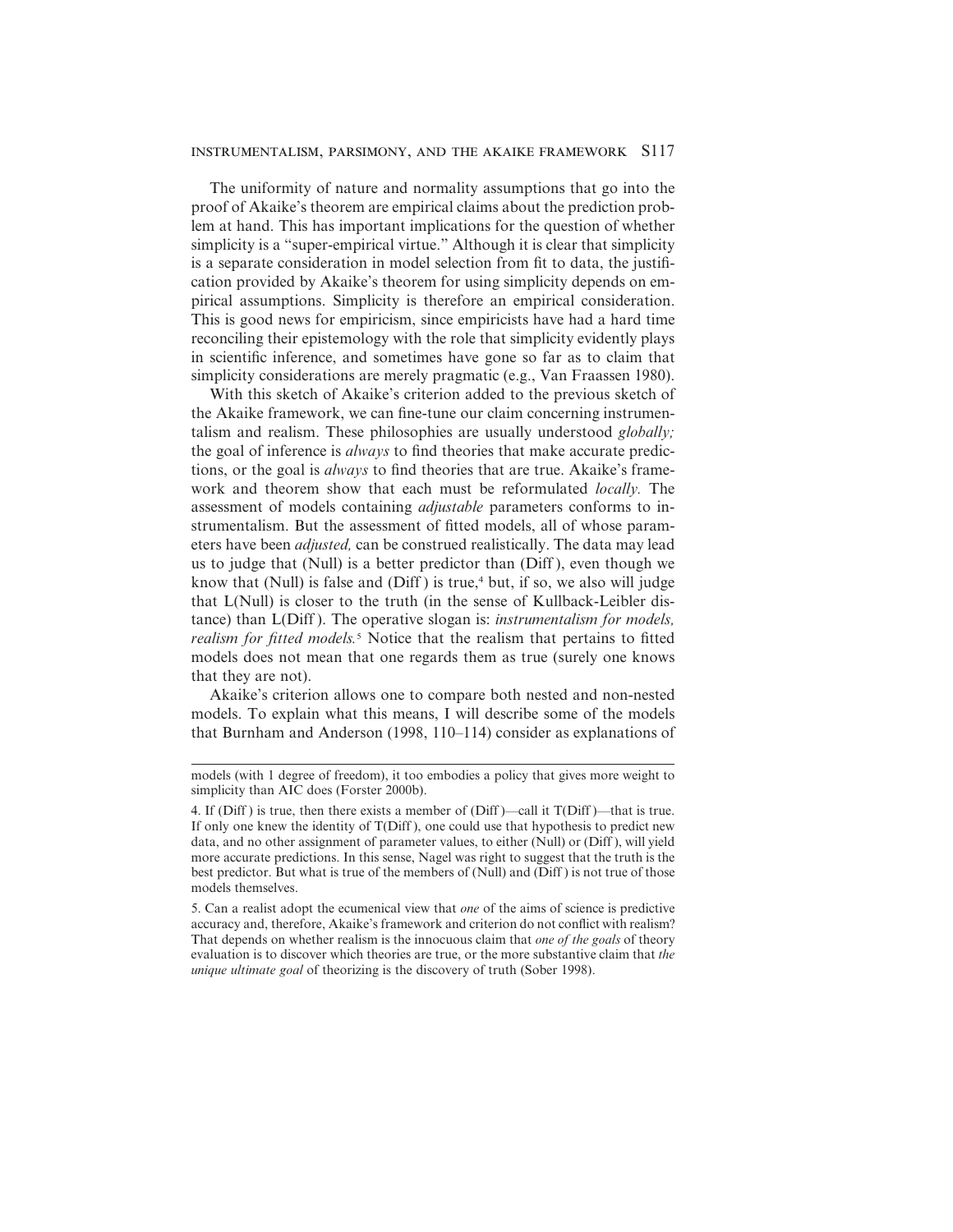#### S118 ELLIOTT SOBER

data gathered by Schoener (1970) on resource utilization in two species of *Anolis* lizard in Jamaica. Schoener repeatedly inspected the sites occupied by different lizards in an area that had been cleared of trees and shrubs. Each time he observed a lizard perching, he noted which of two species (S) it belonged to, the height (H) of the perch ( $\le$  or  $\ge$  5 feet), the perch's diameter (D) ( $\le$  or  $\ge$  2 inches), the site's insolation (I) (sunny or shady), and the time of day (T) (early morning, midday, or late afternoon).

The most complex model that Burnham and Anderson consider says that an individual's probability of perching on a site may be influenced by S, H, D, I, and T, its being left to the data to say how much of a difference, if any, each makes. The simplest model says that an individual's probability of perching is not affected by any of these factors; (NULL) is the nihilistic model that nothing matters. In between are singleton models, two-factor models, three-factor models, and so on; each says that the variables cited may matter, and that the ones that go unmentioned do not. Let's consider just the following:



These models form a partial ordering, depicted by the lines connecting models at different levels. NULL is the logically strongest model; it entails all the others. NULL is nested inside of S, S is nested inside of ST, and so on. Simpler models can be obtained from the more complex models in which they are nested by setting parameters equal to zero.

Akaike's theorem allows nested models to be compared for their estimated predictive accuracy, and disjoint models to be compared as well, with the answer always depending on the data at hand. This isn't so for either Bayesianism or for Neyman-Pearson procedures. When Bayesians look at nested models, the verdict is pre-ordained; for example, since NULL entails T, NULL cannot be more probable than T, no matter what the data say. This means that Bayesians cannot represent the fact that scientists often evaluate logically stronger models as "better" than logically weaker models. They can't be better in Bayesian terms, because they can't be more probable (Popper 1959; Forster and Sober 1994). The standard Bayesian response is to "change the subject." Instead of comparing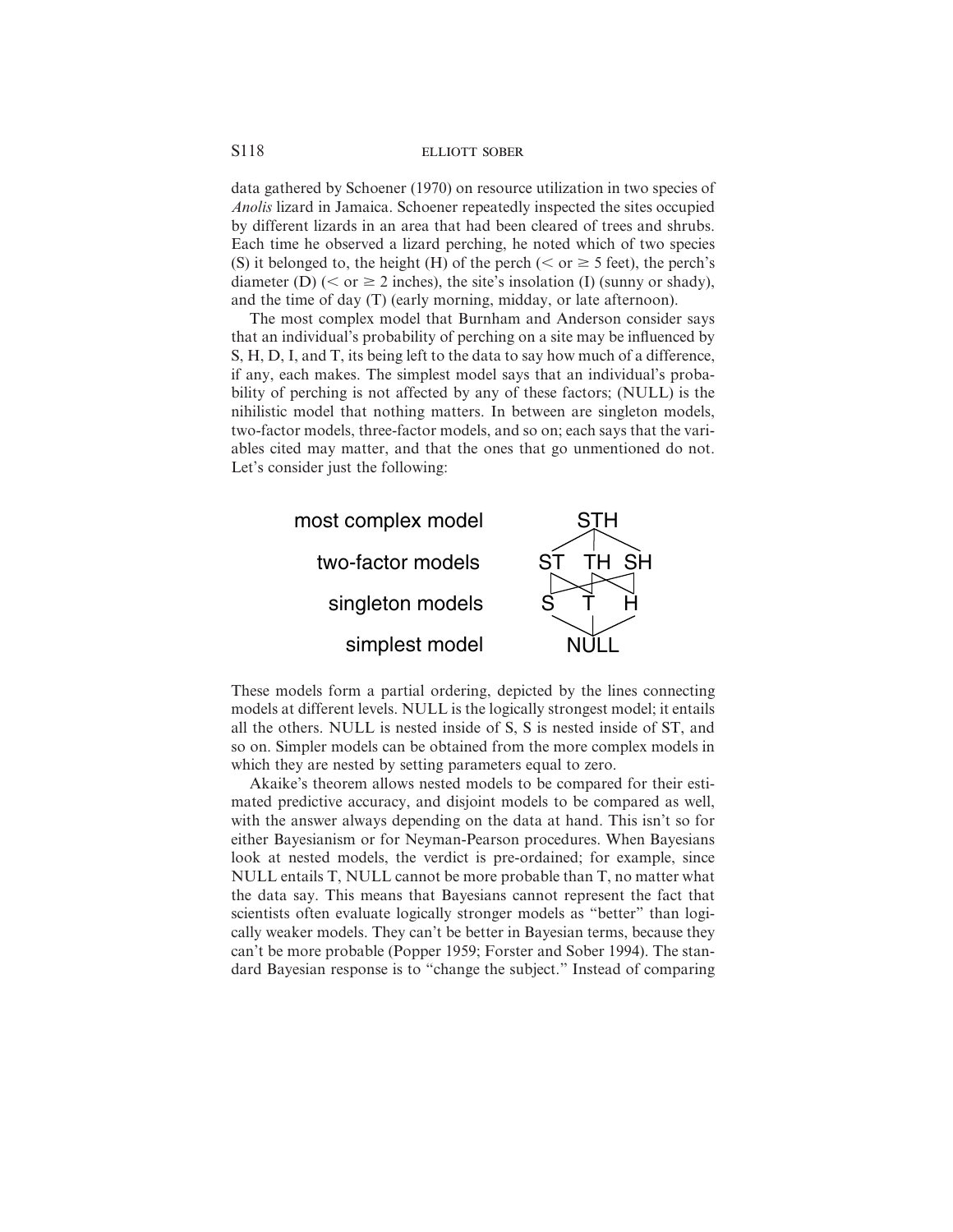NULL with T, they will compare NULL with T\*; where T asserts that time of day *may* make a difference, T\* says that time *does* make a difference. T\* is not nested in NULL; they are disjoint. With the problem redefined in this way, there now is no logical prohibition against claiming that NULL is more probable than T\*. Of course, two problems remain how are the likelihoods of composite hypotheses to be assessed and how is one to justify an assignment of prior probabilities (especially one that says that NULL is more probable a priori than T\*)?

The limitation imposed by Neyman-Pearson procedures is different. The likelihood ratio test used in frequentist statistics allows nested models to be compared, but not models that are disjoint. The members of the set consisting of NULL, S, ST, and STH can all be compared, but S cannot be compared with T, nor with TH, for example. In this situation, frequentists often compare each singleton model with the null hypothesis, and then construct a multi-factor model that includes all and only the singleton factors that were able to "beat" the null hypothesis. This is an expedient procedure that has no mathematical rationale within frequentist philosophy. If STH beats each of S, T, and H, and each of these singleton models beats the null hypothesis, then it makes sense to embrace the STH model and reject the simpler alternatives. However, it is perfectly possible that NULL is rejected each time it is compared with the singleton models S, T, and H, but that one of these singleton models does *not* get rejected when it is compared with the three-factor model STH. In this case, what is one to do? Neyman-Pearson statistics provides no answer. This is why some scientists have embraced Akaike-style model selection procedures. Most scientists follow Neyman-Pearson methods when they can; however, when they want to compare non-nested models, they have had to find a different approach.

I now want to describe an area of research in evolutionary biology in which Akaike's ideas are just starting to be used (see, for example, Posada and Crandall 2001). In the 1960's biologists began developing maximum likelihood methods for inferring phylogenetic relationships. Consider the simplest case, in which the inference problem involves three species (humans, chimpanzees, and gorillas, for example). Assuming that there is a common ancestor that unites all three and that the phylogeny is bifurcating, there are three possible rooted trees. The goal is to use the observed characteristics of these species to assess which tree is most likely; the task is to say whether

 $Pr[Data | (HC)G] > Pr[Data | (H(CG)], Pr[Data | (HG)C].$ 

The problem, however, is that phylogenetic hypotheses are composite. The probability that a tree topology confers on the data depends on a model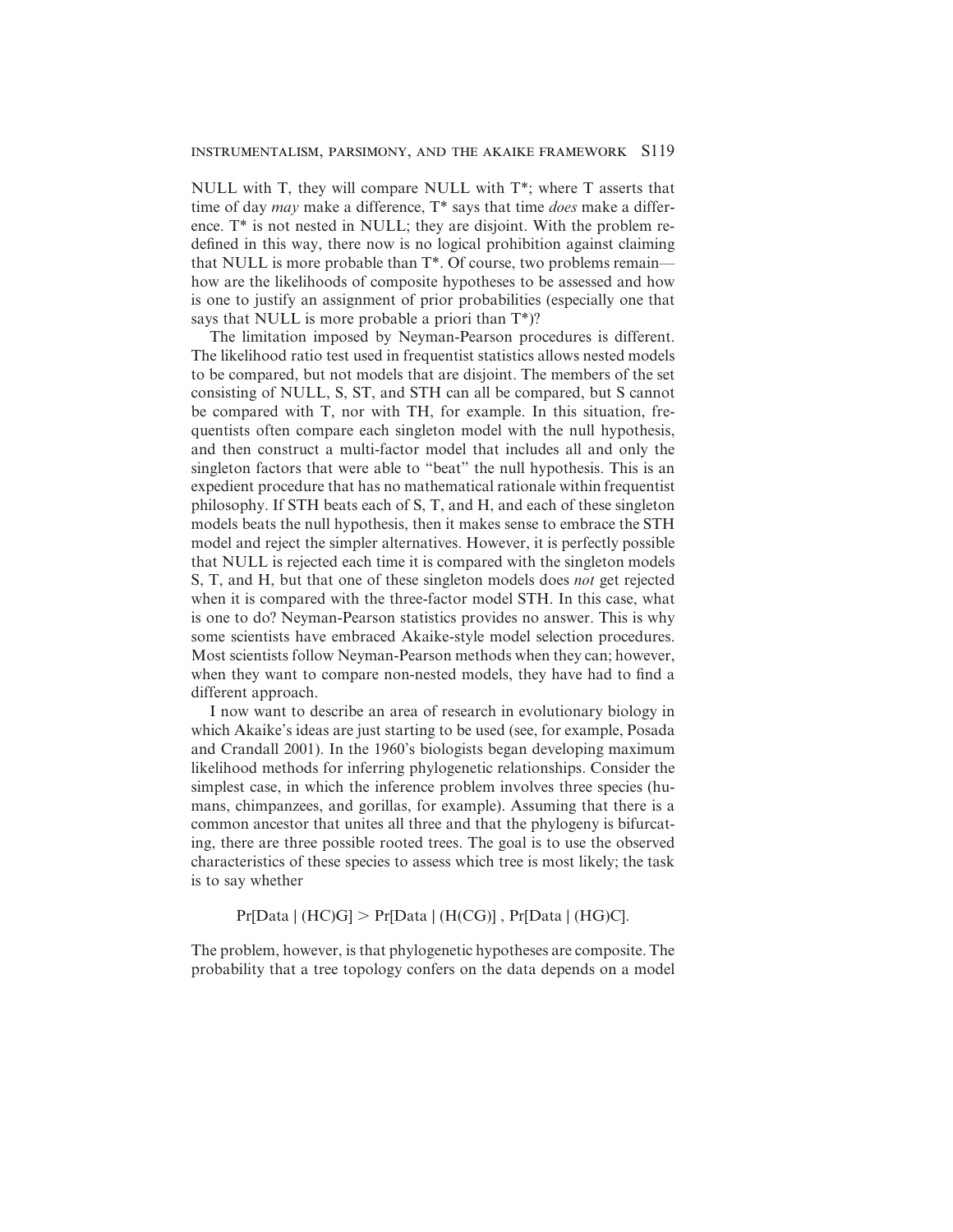of the evolutionary process *and* on the values of the parameters in that model; that is, the likelihood of the hypothesis is an average:

 $Pr(Data | (HC)G) = \sum_i \sum_v Pr[Data | (HC)G & Model-i & parameters$ in Model-*i* have values *v*]Pr[Model-*i* & parameters in Model-*i* have values  $v$  | (HC)G].

This poses a problem for the likelihood approach since no one has the slightest idea how to evaluate the second product term on the right side of the equality.

In this circumstance, the parameters in a model and the model itself are "nuisance parameters;" they affect a tree's likelihood, but they are not what one wishes to infer. One way to deal with nuisance parameters is to "change the subject"—instead of trying to determine the *average* likelihood of a topology, given a range of possible models, one chooses a single model as the true one and assesses its likelihood under the assumption that the parameters in the model have their *maximum* likelihood values. This expedient solution is not entirely satisfactory (Edwards 1972; Sober 1988; Royall 1997. Forster 1986, 1988 disagrees). But even granting this reformulation, two new problems arise. First, the evaluation of tree topologies can depend on the process model used:

(\*) Pr[Data  $|(HC)G \& L(Model-1)| > Pr[Data | H(CG) \& L(Model-1)]$ 

Pr[Data | (HC)G & L(Model-2)] - Pr[Data | H(CG) & L(Model-2)].

Unfortunately, biologists who don't already know which phylogeny is correct usually don't know which process model is correct for the taxa and traits at hand (Felsenstein 1978; Sober 1988). Furthermore, the ability to discriminate among tree topologies tends to decline as more complex and realistic process models are employed (Steel et al. 1994; Lewis 1998, 139). Although the likelihood of a topology goes up as more complex process models are employed, the likelihoods of different topologies come closer together. How depressing that greater realism about the evolutionary process should impair, rather than enhance, our ability to reconstruct phylogenies!

The solution to both these problems has been to use the frequentist methodology of likelihood ratio tests. Instead of passing automatically from simpler to more complex models, one asks whether the shift represents a *significant* improvement in fit. However, we now need to attend to the fact, noted earlier, that likelihood ratio tests are meaningful only for nested models. To explore the import of this point, I should correct a bit of misleading notation. In (\*), L(Model-1) appears on both sides of the inequality. The point that needs to be recognized is that the same process model, when conjoined with different tree topologies, often yields different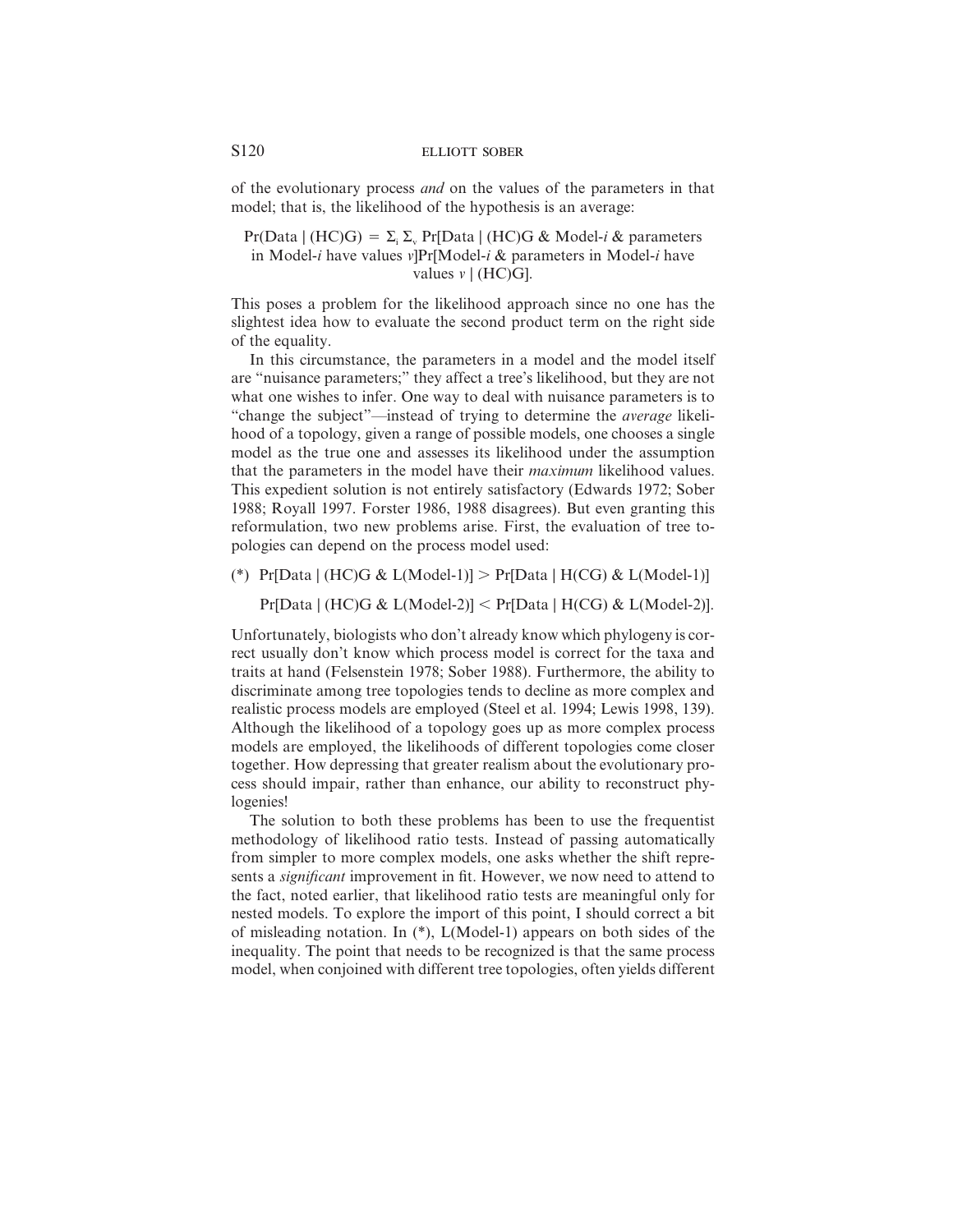maximum likelihood estimates of parameter values. It would be better to write  $L[(HC)G \& Model-1]$  and  $L[H(CG) \& Model-1]$  to make this point clear.

Process models, when separated from tree topologies, are partially ordered (Swofford et al. 1996, 434). For example, in the case of inferring phylogenies from DNA sequence data, the first process model to be explored was also the simplest—that of Jukes and Cantor (1969). This model assumes that all changes at a site have the same probability, that all sites in a lineage evolve independently and according to the same rules, and that a site in one lineage obeys the same rules as the same site in any other. The model therefore assumes that selection does not favor one nucleotide at a site over any other; this is a pure drift model in which the effective population sizes in different lineages are the same. Subsequent models have relaxed different assumptions in the Jukes-Cantor model in different ways. It isn't that the newer models assume the *opposite* of what the Jukes and Cantor model stipulates. Rather, these models leave this or that matter open, and let the data decide what the best settings of the parameters are (Lewis 1998).

Consider the following four conjunctions; each includes a tree topology and a process model fitted to the data on the assumption that the topology is correct:

| $L[$ (HC)G & Model-2] | $L[H(CG) & Model-2]$ |
|-----------------------|----------------------|
| $L[$ (HC)G & Model-1] | $L[H(CG) & Model-1]$ |

Likelihood ratio tests permit *vertical* comparisons, if Model-1 is nested in Model-2. However, it isn't so easy to determine, within frequentist statistics, how one should make *horizontal* comparisons (Swofford et al. 1996, 506). How is one to determine whether  $L[(HC)G \& Model-1]$  fits the data *significantly* better than L[H(CG) & Model-1]? But even more puzzling are *diagonal* comparisons. Likelihood ratio tests do not permit L[(HC)G & Model-2] to be tested against  $L[H(CG) \& Model-1]$ . However, this comparison and the others as well make perfect sense in the Akaike framework. The likelihood of each conjunction is relevant, but so too is the number of adjustable parameters. If it turns out that  $L[H(CG) \& Model-$ 1] has the highest AIC score among the conjunctions considered, there is no need to apologize for the fact that Model-1 is obviously false. One's best estimate is that the *fitted* model L[H(CG) & Model-1] is closer to the truth than its competitors. Using the Akaike framework has the liberating effect that a plurality of process models can and should be considered; there is no reason to drop an idealized model and use only the most realistic model one can analyze.

In closing, I want to discuss one more example, just for fun. Some years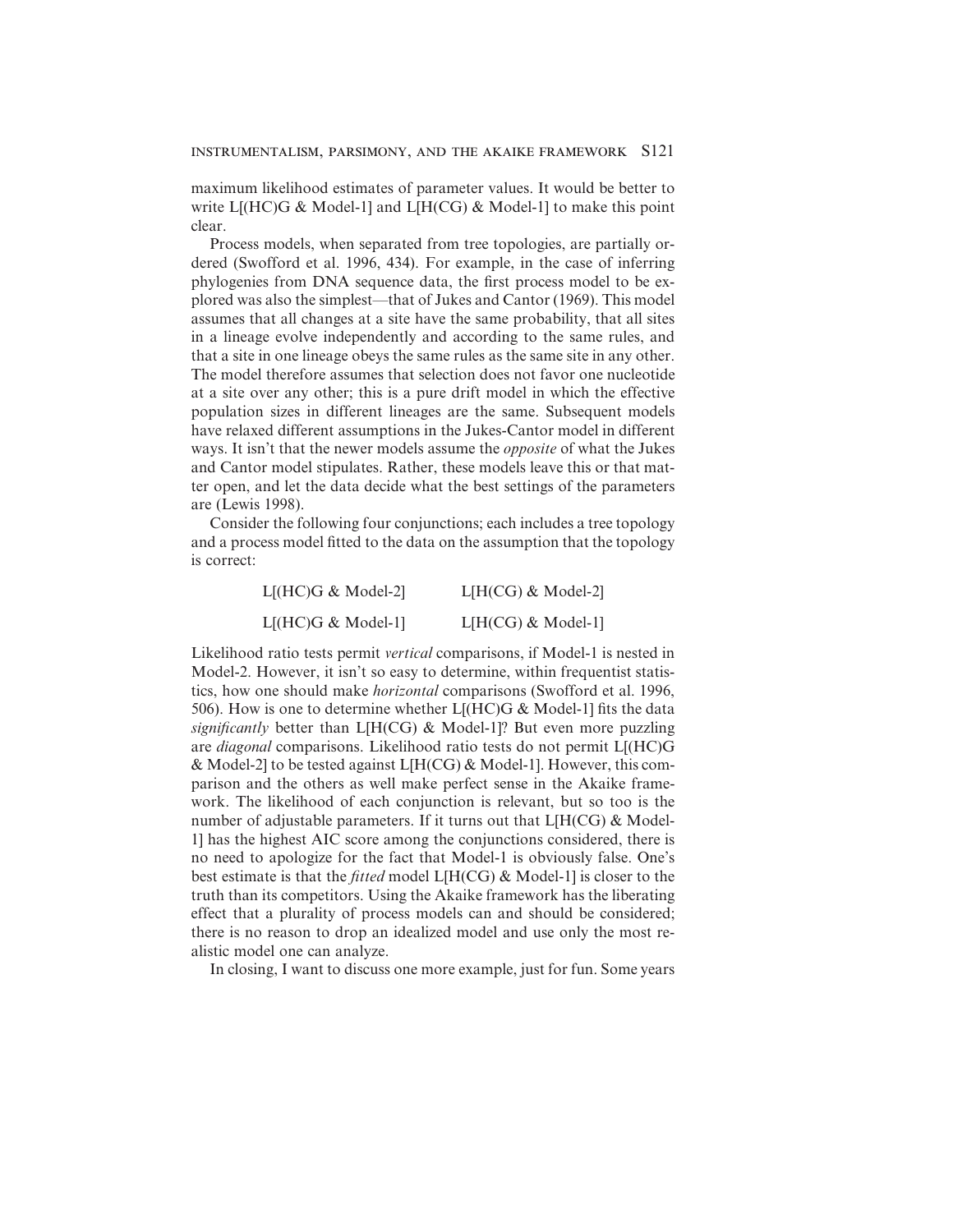## S122 ELLIOTT SOBER

ago, cognitive psychologists discussed the phenomenon of "hot hands" in sports. Everyone with even the most superficial familiarity with professional basketball believes that players occasionally have "hot hands." When players are hot, their chance of scoring improves, and teammates try to feed the ball to them. However, a statistical analysis of scoring patterns in the NBA yielded the result that one cannot reject the null hypothesis that each player has a constant probability of scoring throughout the season (Gilovich et al. 1985). The scientists concluded that belief in hot hands is a "cognitive illusion," while basketball mavens reacted to this statistical pronouncement with total incredulity. Placing this dispute in the Akaike framework allows it to make more sense. Scientists should not feel shy about admitting that the null hypothesis is false. The idea that players never waiver in their probabilities of scoring *is* preposterous. The point of doing statistics is not to see whether this silly hypothesis is true, but to see how good it is at predicting new data. Presumably, the truth about basketball players is very complex. Their scoring probabilities change as subtle responses to a large number of interacting causes. Given this complexity, players and coaches may make better predictions by relying on simplified models. Hot hands may be a reality, but trying to predict when players have hot hands may be a fool's errand.

#### **REFERENCES**

- Akaike, H. (1973), "Information Theory as an Extension of the Maximum Likelihood Principle", in B. Petrov and F. Csaki (eds.), *Second International Symposium on Information Theory.* Budapest: Akademiai Kiado, 267–281.
- Burnham, K. and D. Anderson (1998), *Model Selection and Inference*—*a Practical Information-Theoretic Approach.* New York: Springer.
- Edwards, A. (1972), *Likelihood.* Cambridge: Cambridge University Press.
- Felsenstein, J. (1978), "Cases in which Parsimony and Compatibility Methods Can Be Positively Misleading", *Systematic Zoology* 27: 401–410.
- (1983), "Statistical Inference of Phylogenies", *Journal of the Royal Statistical Society* A 146: 246–272.
- Forster, M. (1986), "Statistical Covariance as a Measure of Phylogenetic Relationship", *Cladistics* 2: 297–317.
- (1988), "Sober's Principle of Common Cause and the Problem of Comparing Incomplete Hypotheses", *Philosophy of Science* 55: 538–559.
- (2000a), "Hard Problems in the Philosophy of Science—Idealisation and Commensurability", in R. Nola and H. Sankey (eds.), *After Popper, Kuhn, and Feyerabend.* London: Kluwer, 231–250.
- (2000b), "Key Concepts in Model Selection—Performance and Generality", *Journal of Mathematical Psychology* 44: 205–231.
- Forster, M. and E. Sober (1994), "How to Tell When Simpler, More Unified, or Less *Ad Hoc* Theories Will Provide More Accurate Predictions", *British Journal for the Philosophy of Science* 45: 1–36.

(2003), "Why Likelihood?", in M. Taper and S. Lee (eds.), *The Nature of Scientific Evidence,* Chicago: University of Chicago Press, forthcoming.

Gilovich, T., R. Valone, and A. Tversky (1985), "The Hot Hand in Basketball—On the Misperception of Random Sequences", *Cognitive Psychology* 17: 295–314.